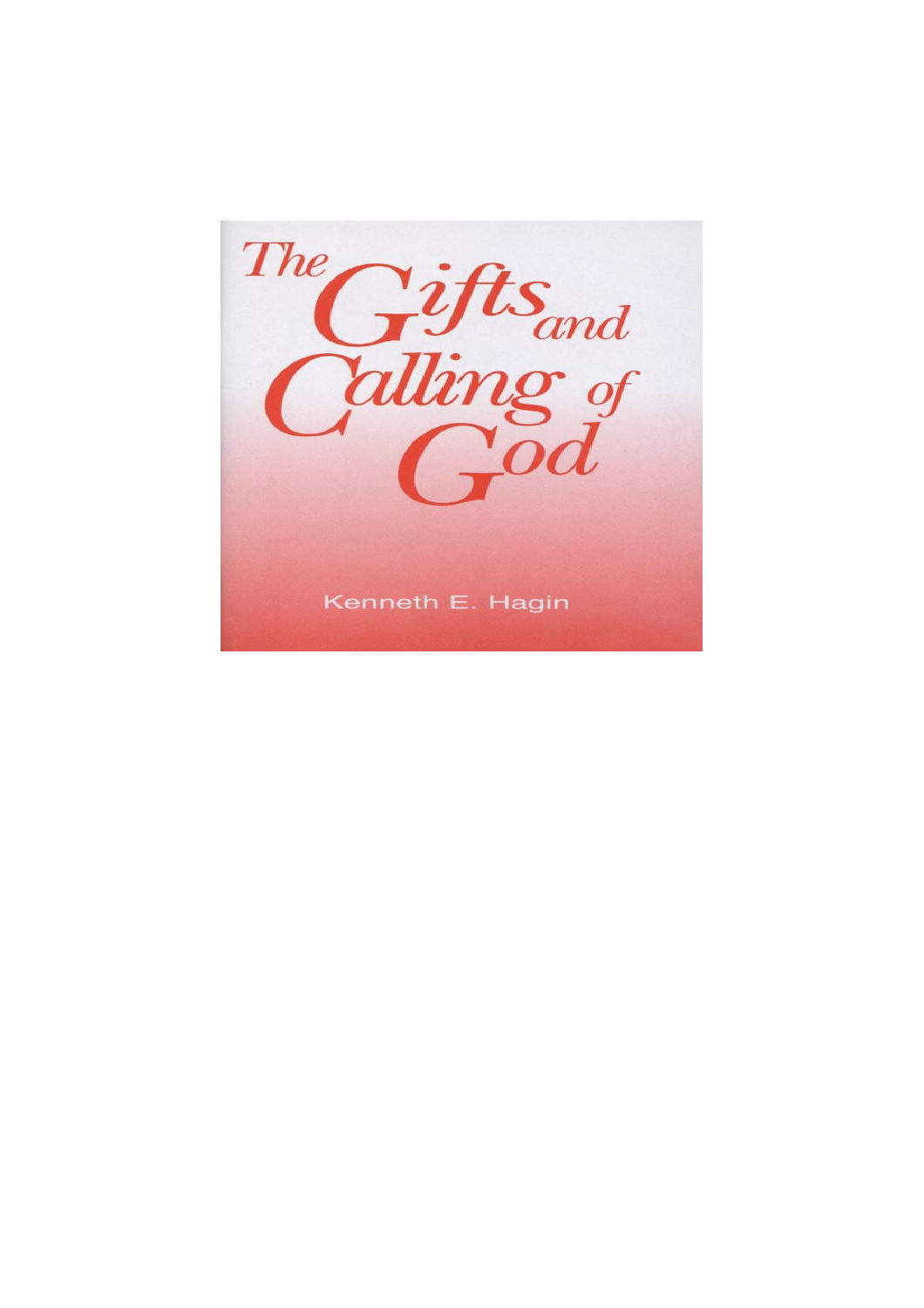## *The Gifts and Calling of God*

Kenneth E. Hagin

# **Contents**

1 'Gifts Differing...'

2 'I a Preacher'

3 The Age of Accountability

4 A Voice From Heaven

A Sinner's Prayer to Receive Jesus As Savior

## **Chapter 1**

# **'Gifts Differing...'**

*For the gifts and calling of God are without repentance.*

—Romans 11:29

*For as we have many members in one body, and all members have not the same office:*

*So we, being many, are one body in Christ, and every one members one of another.*

*Having then gifts differing according to the grace that is given to us....*

# $-Romans$  12.4-6

When Paul wrote this letter to the Church at Rome, he didn't divide it into chapters and verses; he just wrote a letter to them. Men in recent times have divided his letters into chapters and verses for the sake of easy reference.

In the twelfth chapter, Paul continues the discussion he began in the eleventh chapter: the gifts and calling of God. You may think as you read the twelfth chapter that he's talking about the gifts of the Holy Spirit referred to in First Corinthians 12, but he isn't.

You see, there are four different Greek words that are translated "gift" or "gifts."

You have to understand that to really understand what the Spirit of God is saying here through Paul.

For example, we see the "gift" of eternal life in connection with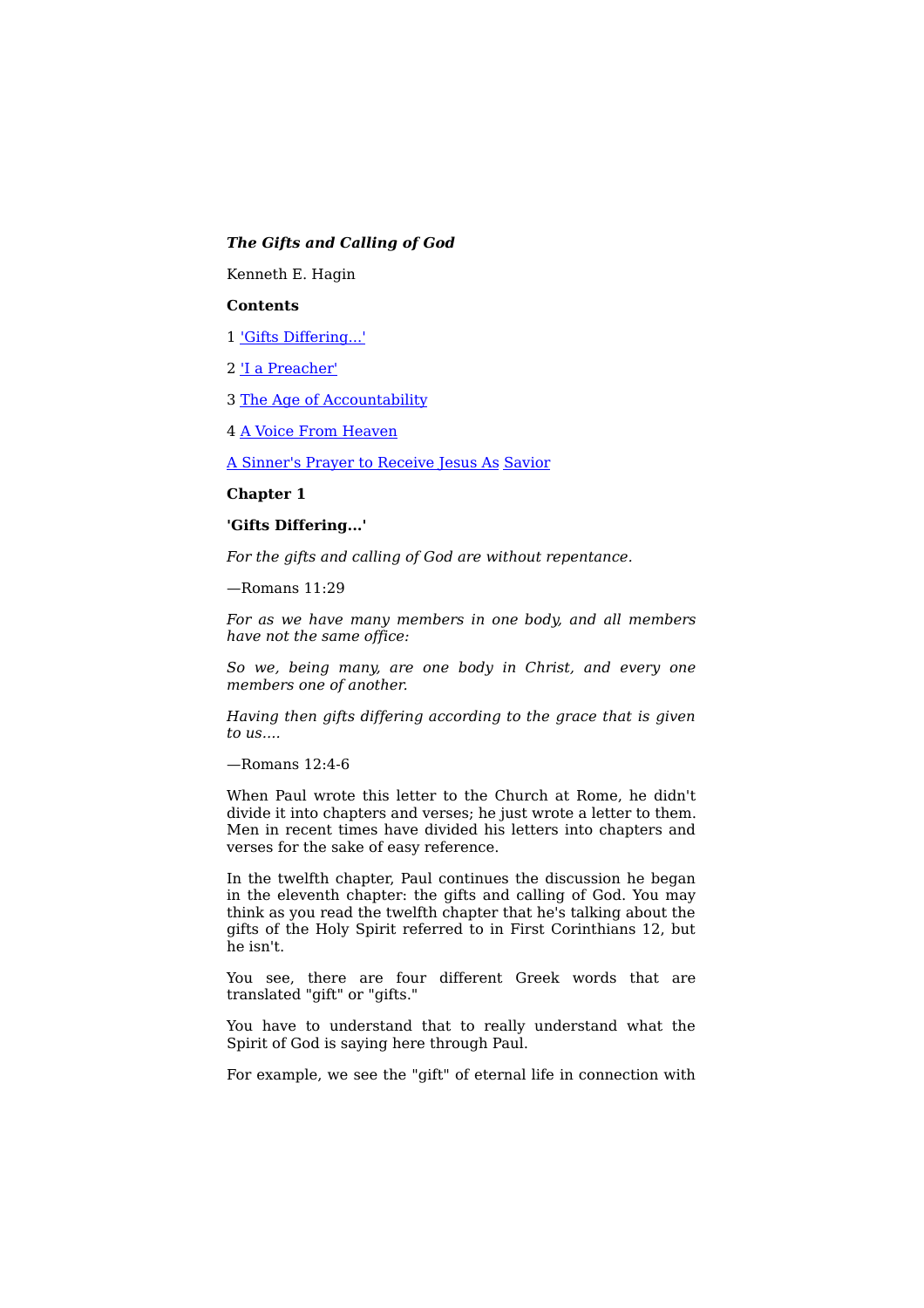salvation, and the "gift" of the Holy Spirit. The Greek word used here means "giving as to a pauper," or "a gratuity." Of course, salvation and the baptism of the Holy Spirit are free gifts; you can't merit them.

However, the word "gifts" in our texts, Romans 11:29; 12:4-6, means an "endowment" or "enduement" of the Holy Spirit. Paul's really talking here about ministries or offices—the gifts and calling of God.

People are gifted by the Holy Spirit to stand in certain offices, but we're not all endowed by the Spirit to do the same things, or to stand in the same offices. To put it another way, people are anointed by the Holy Spirit to obey certain callings, but we don't all have the same gift or anointing.

We *do* have the same Spirit, but there are degrees and measures of anointing.

We can see from Romans 12:6,7 that Paul is talking about different gifts and ministries.

## **ROMANS 12:6,7**

**6 Having then GIFTS differing according to the grace that is given to us, whether prophecy, let us prophesy according to the proportion of faith;**

# **7 Or ministry, let us wait on our ministering: or he that teacheth, on teaching.**

You know as well as I do that everybody is not called to be a teacher in the Body of Christ. Of course, a person could teach another whatever he or she knows—and probably could do a good job. But there's a difference in teaching someone what you know and being really called of God, anointed by the Holy Spirit, and equipped, endowed, and endued by the Spirit of God to stand in the *office* of teacher.

Not everybody is called to be a pastor.

Thank God for the pastoral office. We need even more pastors, because their office is needed and necessary. People need an overseer; they need that "shepherd." (The Greek word translated "pastor" is also translated "shepherd," and vice versa.) So thank God for that anointing, that enduement. I don't have it, because that's not my calling.

I know something about the calling or anointing of the teacher, because one of my callings is to be a teacher; the other is to stand in the office of prophet.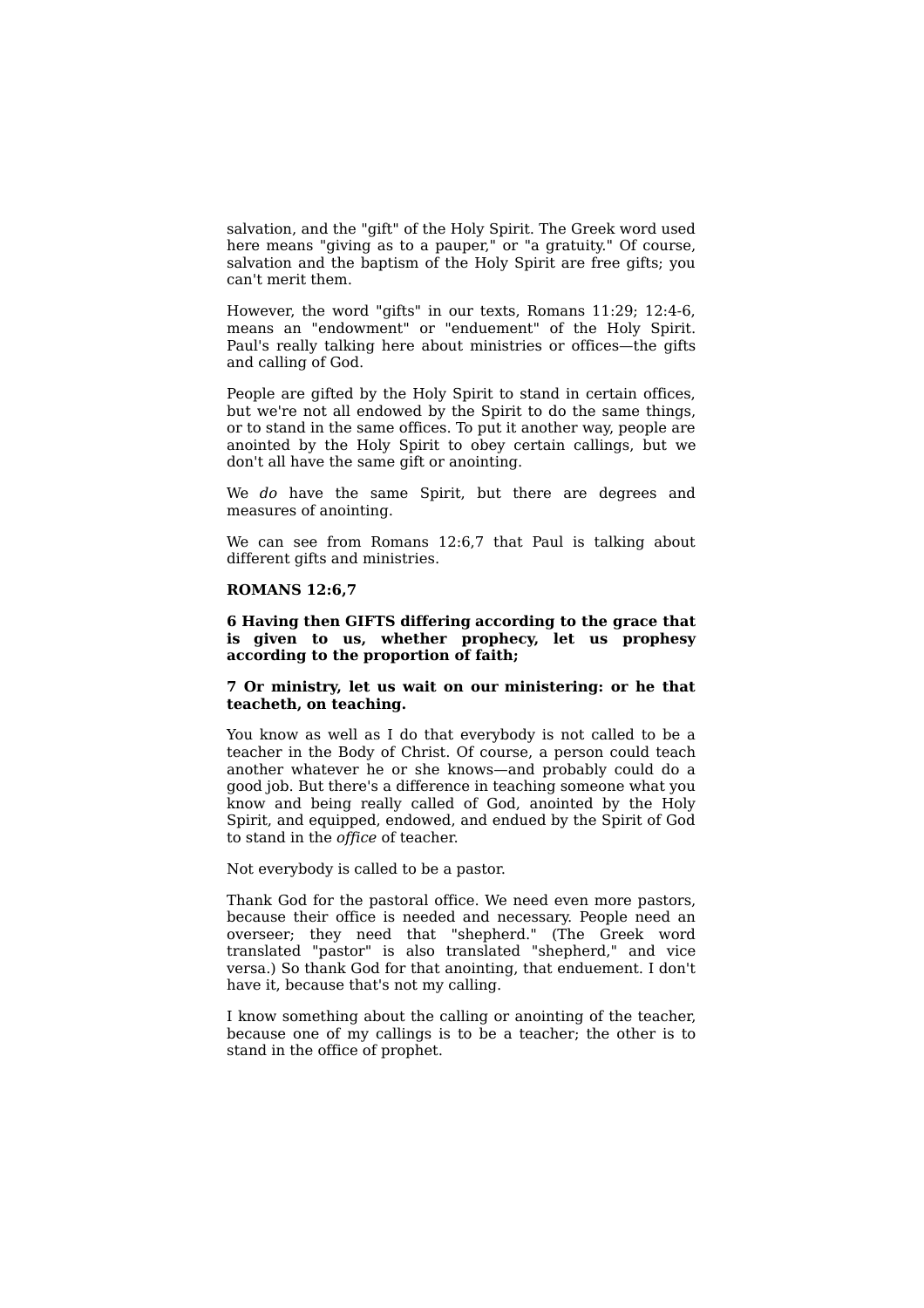One thing I want you to see from our very pertinent, explicit text, Romans 11:29, is that *"the gifts and calling of God are WITHOUT REPENTANCE*." In other words, God is not going to go back on His call on your life—that's it!

I wasn't a part of the early days of the Pentecostal Movement because I was born and raised a Southern Baptist. I received the baptism of the Holy Spirit in 1937, and I came into the Pentecostal Movement the following year, after receiving "the left foot of fellowship" from among the Baptists.

I have learned about the early days of the Pentecostal Movement by talking to people who were there. Once while attending a monthly fellowship meeting down in East Texas, I met an older gentleman who was visiting from California.

He was a minister of that Full Gospel denomination.

While we were having dinner on the grounds, he and another minister, one of the main speakers, told how they had received the baptism with the Holy Spirit back at the turn of the century.

Some people there in Texas did receive the baptism of the Holy Spirit at that time.

In fact, Brother W. J. Seymour went from Alvin, Texas, below Houston, to California in 1906 and was mightily used in the outpouring of the Holy Spirit in the old Azusa Street Mission in Los Angeles.

As they talked, these men said that in the early days of the Pentecostal Movement, nearly all of them preached on Hebrews 6

and 10, telling people that if they ever fell away (backslid), it would be impossible for them to get back into fellowship with God.

The devil used such teaching to rob, blind, and destroy God's people because of their ignorance of the Word.

Let's look at these verses, because they fit into our discussion about the gifts and calling of God.

## **HEBREWS 6:4-6**

**4. For it is impossible for those who were once enlightened, and have tasted of the heavenly gift, and were made partakers of the Holy Ghost,**

**5. And have tasted the good word of God, and the powers of the world to come,**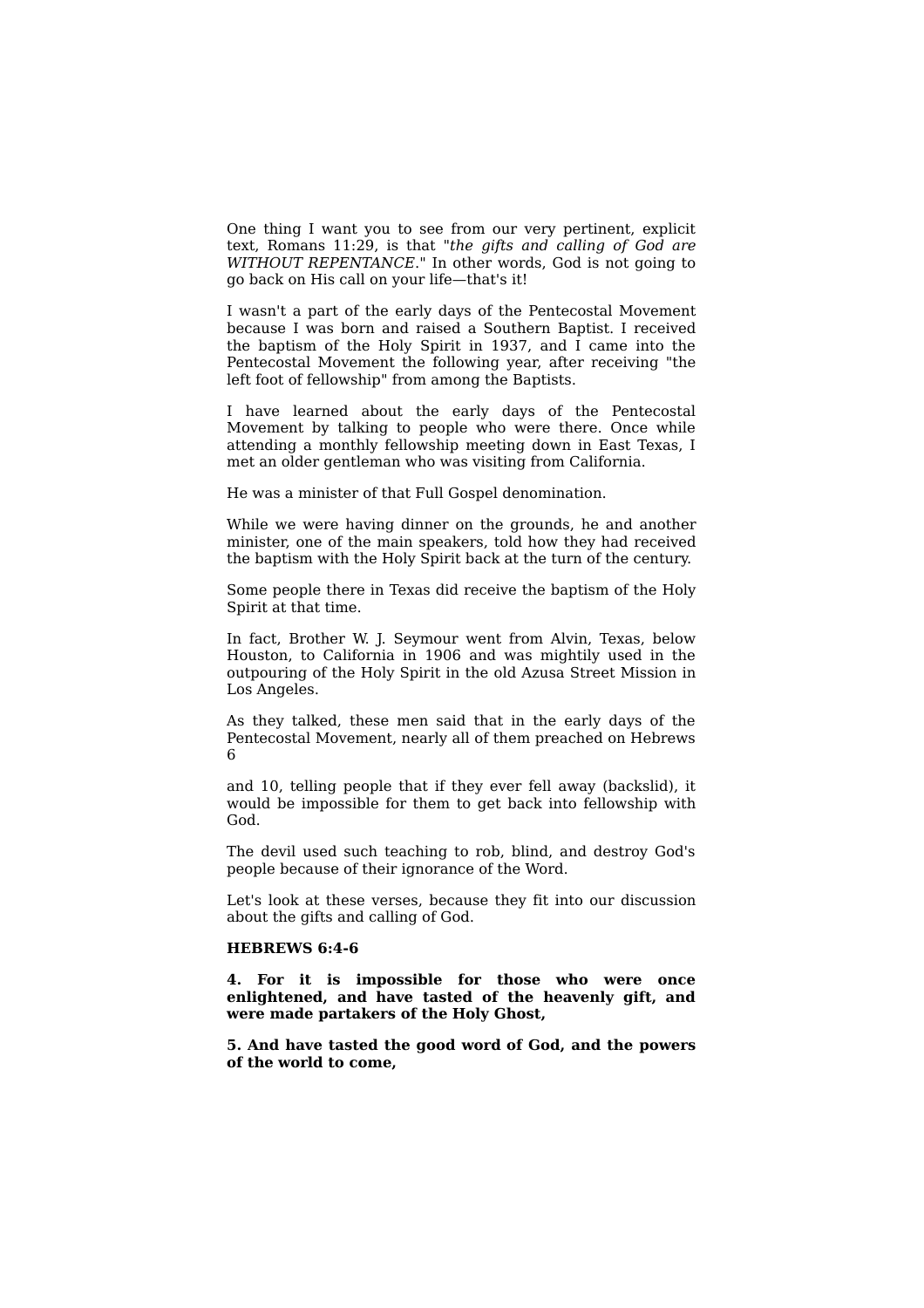**6. If they shall fall away, to renew them again unto repentance; seeing they crucify to themselves the Son of God afresh, and put him to an open shame.**

#### **HEBREWS 10:26-29**

**26. For if we sin wilfully after that we have received the knowledge of the truth, there remaineth no more sacrifice for sins,**

**27. But a certain fearful looking for of judgment and fiery indignation, which shall devour the adversaries.**

**28. He that despised Moses' law died without mercy under two or three witnesses:**

**29. Ofhow much sorer punishment, suppose ye, shall he be thought worthy, who hath trodden under foot the Son of God, and hath counted the blood of the covenant, wherewith he was sanctified, an unholy thing, and hath done despite unto the Spirit of grace?**

One of these older preachers then told how he had held a street meeting one Saturday afternoon down in Corsicana, Texas.

He didn't take up an offering, but God so blessed the people that they threw money at his feet. Now, this was at the turn of the century, when money wasn't plentiful like it is now, but he got a nice offering. When he counted it afterwards, he had \$28. He felt rich. That was a whole month's salary for that time.

After his meeting, the preacher was walking along the boardwalk—their sidewalks were made out of boards then— and an old drunk he knew from other street meetings came crashing out of the swinging doors of one of the saloons. (They had open saloons in Texas in those days.)

The old drunk staggered up to the preacher, got nose to nose with him, and demanded, "Say 'hallelujah'!" Then he backed off and repeated his demand: "You say 'hallelujah' or I'm going to knock you down!"

The preacher related, "I was stupid enough to say 'hallelujah,' and he hit me."

The drunk knocked the preacher through the window of the saloon, and that's the last thing he remembered. He fell into a pile of beer bottles, and spectators said that when he got up, he had a beer bottle in each hand and nearly beat the old drunk to death.

He told us, "I was so mad, that I can't remember any of it."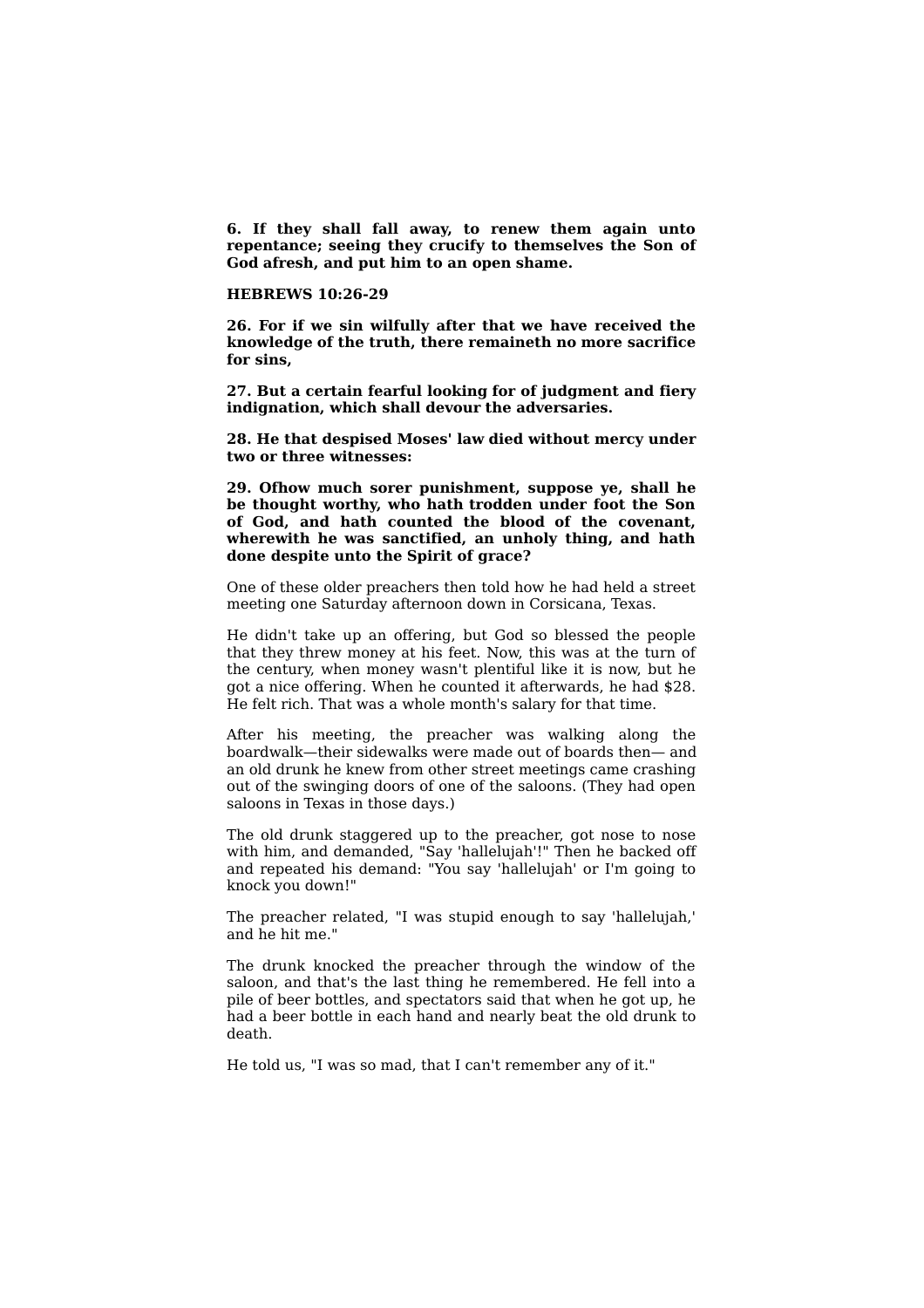When he came to himself, the spectators were pulling him off the drunk. The police arrested both of them, and the preacher had to pay a fine for fighting—a Pentecostal, Full Gospel, tongue-talking preacher fighting!

Now, according to what he'd heard taught, once you've sinned like this and backslid, you can't get back to God. So he thought, *When I die, I'm going to go to hell, so I might as well get all I can out of this life.*

With the few dollars he had left, he caught a train, went to Houston, and lived it up. He finally wound up out in California.

He was away from God for about 12 years, drinking, gambling, running around with women, and everything else. But he said the Holy Spirit kept dealing with him.

There weren't many Full Gospel churches out in California then, but he looked in the telephone directory and found a church of his own denomination. He called the pastor and said, "I want to come and talk to you." The pastor said, "All right."

He told the pastor, "If I've sinned away my day of grace and I can't get back in, I wish the Holy Ghost would leave me alone."

This pastor said, "Oh, well, we saw we were wrong in teaching that—that's not right." He prayed with the fellow and he got back into fellowship with God. And the minute he did, "the preach" was still there—because *the gifts and calling of God are without repentance.*

He had left his wife and several children back in Texas. The first thing he did was to get on the telephone and try to locate them.

(He hadn't contacted them before, because he thought he was hell-bound.)

He was reunited with his family in California and he began to preach again. He became a leader in his Full Gospel denomination! He was mightily anointed and used of God. When I came into the Pentecostal Movement I heard of him. I was told that the anointing on him was greater 15

than on most preachers—because the gifts and calling of God are without repentance.

It's to be regretted that he lost his temper and sinned. He wouldn't have if he'd known more about the Bible. It says in Hosea 4:6 that the people of God are destroyed " *for the lack of knowledge.* " The Bible teaches, *"Be ye angry, and sin not* ..." (Eph. 4:26).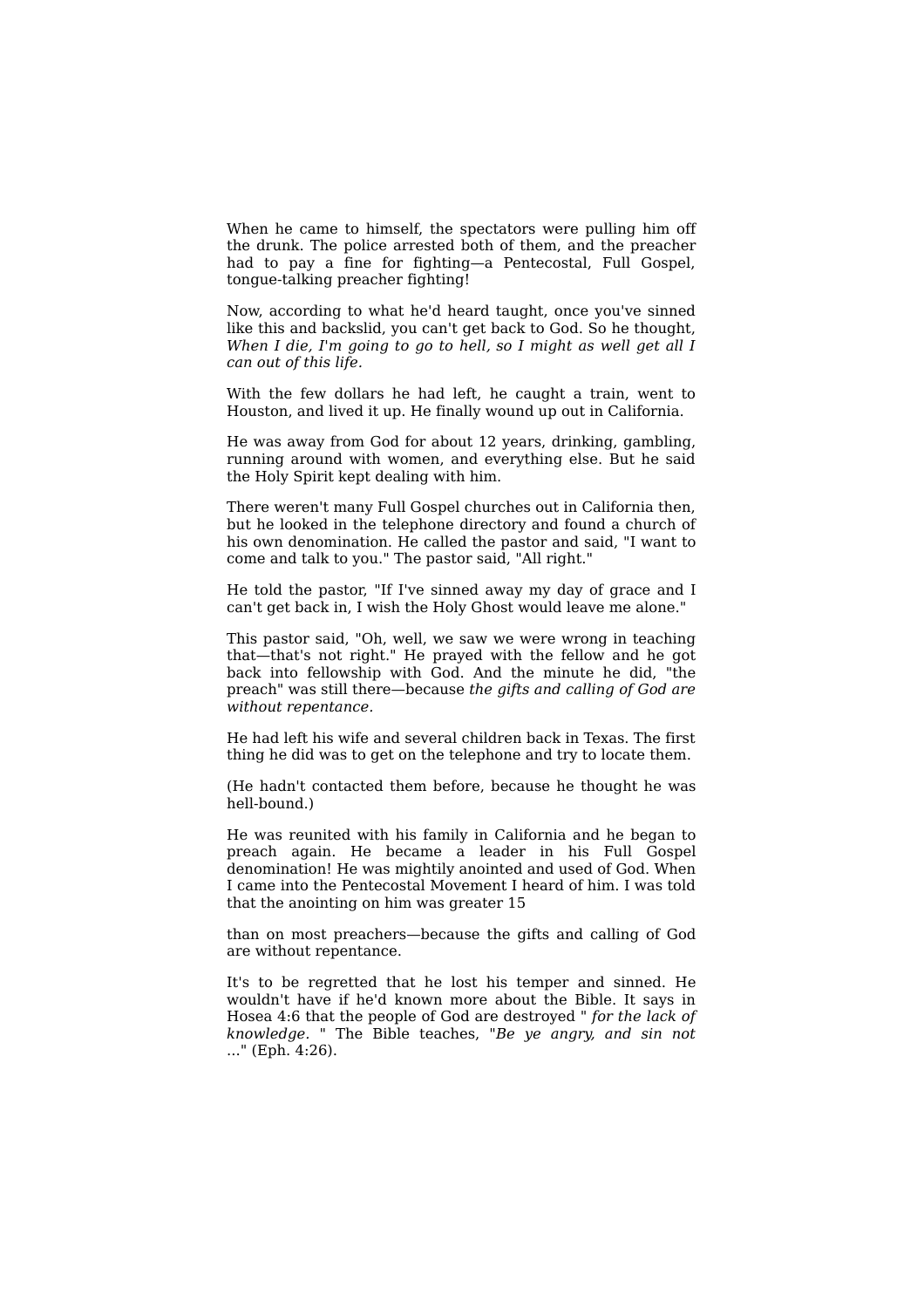Let's examine Hebrews 10:29 again.

Notice what the unpardonable or unforgiveable sin actually is: *"...who hath trodden under foot the Son of God, and hath counted the blood of the covenant, wherewith he was sanctified, an unholy thing...* ." Counting the blood of Jesus an unholy thing is the sin referred to in these Scriptures.

In church circles, theologians as a whole are not too sure just who wrote Hebrews. It sounds like Paul's writings to me, and one time when Jesus appeared to me in a vision, I asked Him, and He told me that Paul wrote it. And I believe he did!

Paul is writing here to Hebrew Christians. If you know anything about church history, you know that when these Jews accepted Christ, they were excommunicated from their family and their fellow Jews. They had it pretty hard, and some of them were tempted to go back to their old life in Judaism. They could have had it easier; their friends and family would have stood with them; and they would have been helped financially and materially. But, you see, if they had done that, then they would have been counting the blood they were sanctified with an unholy thing.

In other words, they would have been saying that Jesus is not the Son of God—Jesus is not the Messiah—He is just a man.

If He is just a man, His blood is unholy. But if He's the divine Son of God—if He's the Messiah—His blood is not unholy; His blood is holy! And that was the sin Paul was writing about.

Did that young preacher commit such a sin? Granted, he lost his temper and came up off the floor beating the drunk over the head with beer bottles, but that's not "trodding under foot the Son of God"! That's not the unpardonable sin. He did not count the blood of Jesus an unholy thing. He did not deny that Jesus Christ is the Divine Son of God.

The devil has used wrong teaching from this passage of Scripture to hinder a lot of people. Don't let him hinder you.

God doesn't repent. The Greek word translated "repentance" means a change of mind, a change of purpose, a change of will.

God never changes, so He doesn't change His will; He doesn't change His purpose; and He doesn't change His mind.

Hallelujah! The gifts and calling of God are without repentance.

God had *called* this man; God had *gifted* this man; and God didn't change His mind even though the man sinned and failed. The minute he got back into fellowship with God, the call was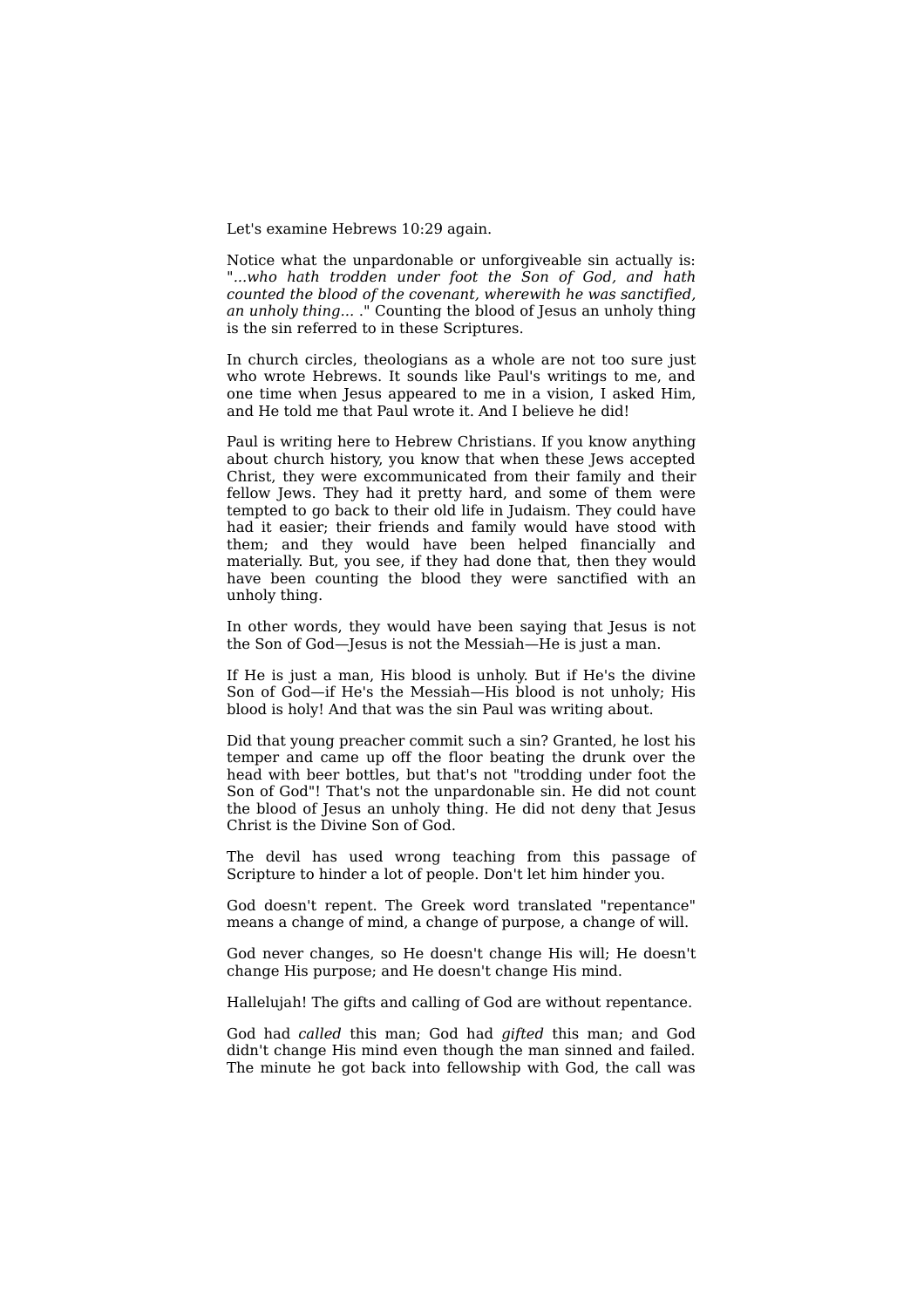still there. What should he do with it? Thank God, he obeyed God and became a nationally known minister.

#### **Chapter 2**

#### **'I a Preacher'**

Whatever God called you to do—whatever He gifted you to do whatever He endowed and endued you by the Spirit of God to do—the call is still there. The endowment is still there. The enduement is still there. If you'll *obey* it and walk with God, often the anointing will be *increased.*

However, just because we're called to the ministry doesn't mean we're all called to do the same thing. One place where ministers often miss it is in trying to be a "jack of all trades and a master of none" in the ministry.

Even when I was a young minister, I heard other ministers say of certain church programs, "We all ought to be doing that."

No, if God didn't call and equip you to do it, you shouldn't be doing it.

That would be like saying, "We all ought to be pastors." I tried to be a pastor for 12 years, and I was out of the will of God. I didn't know I was out of the will of God, and God permitted it for a while, but the time came when He said, "You're going to have to do something else—or else!" And I said, "Well, I believe I will."

Being only in the permissive will of God is like washing your feet with your socks on.

You may not realize what's wrong, but you know something isn't quite right; something just doesn't feel right.

So I know that everybody shouldn't be a pastor, although I tell our Rhema students that I think every evangelist ought to be made to pastor for at least two years. It would do him good. He'd learn how to cooperate with the pastor. He'd learn *not* to say certain things.

And then every pastor ought to be forced out into field ministry for a minimum of two years, and he'd learn something too.

We need one another. We need different ministries.

In Romans 12:4, Paul said "... *we have many members in one body, and all members have not the same office.* " Paul is using the physical body as a type of the Body of Christ.

In verse 5, he writes, " *So we, being many, are one body in*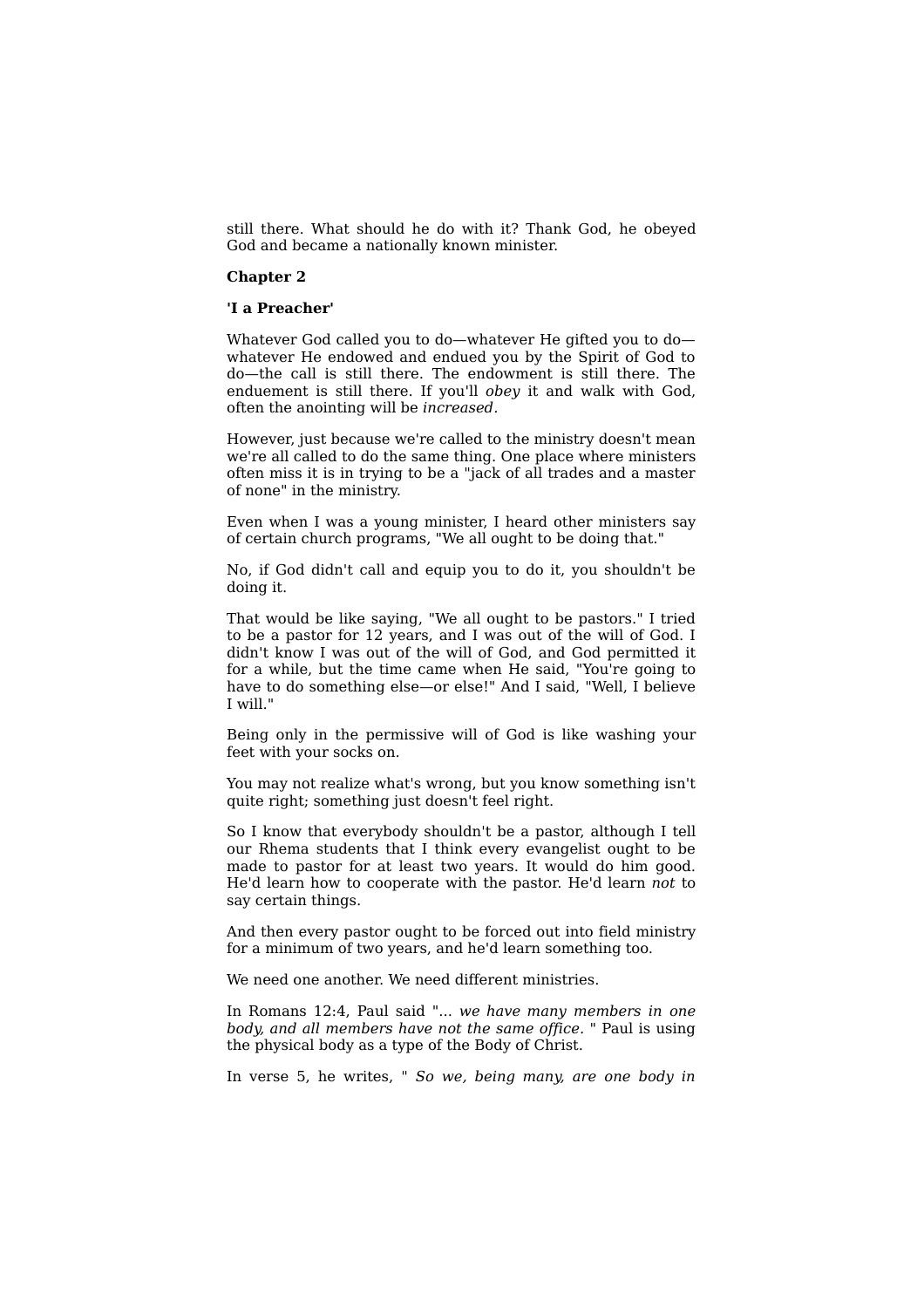*Christ, and every one members one of another.''* Whether you like it or not, if people are really born again, they're members of the same Body you are.

That's absolutely the truth. And you have to be very careful how you behave toward fellow believers. Be sure you walk in love toward them if you want to stay out of trouble. You can open the door for the devil and get into all kinds of trouble if you don't walk in love.\*

\* For more information on this subject, see Rev. Kenneth E. Hagin's minibooks *How To Walk in Love* and *Love Never Fails.*

Paul said we are *"one body in Christ."*

Christ doesn't have two bodies; He's not twins. There's one Body, and everyone is a member *"one of another.''*

The Body of Christ as a whole is in disarray today because we don't recognize one another as we ought to. We don't realize that we are members one of another even though we have *"gifts differing according to the grace that is given to us* ..." (v. 6).

If we're not careful, we'll try to do everything everybody else is doing. Let's do only what God has called us to do; then we'll become more expert at it.

I feel sorry for these people. Even some of our Rhema students stumble around, wondering whether they're called or not.

Rhema Bible Training Center is designed to train people for the ministry, but everybody doesn't go into full-time ministry. For example, some are in the ministry of helps.

Our text talks about two things: "gifts and calling." Am I called or not? What am I called to do? We're members of one another —we're all members of the same Body—but what is our place in the Body? What is our calling?

We're all called to salvation, isn't that right? We're called to be saved and filled with the Holy Spirit. And everybody in a sense is called to be a preacher, because to preach means "to proclaim" or "to tell," and everybody ought to be a witness for Jesus.

But there are specific ministries: apostle, prophet, evangelist, pastor, and teacher. Are you called, or not?

I've never been bothered with that question. I don't know how to relate to people who don't know whether or not they're called to preach. The thought *You're not called* never once occurred to me in my entire life. Never! I've never had a shadow of a doubt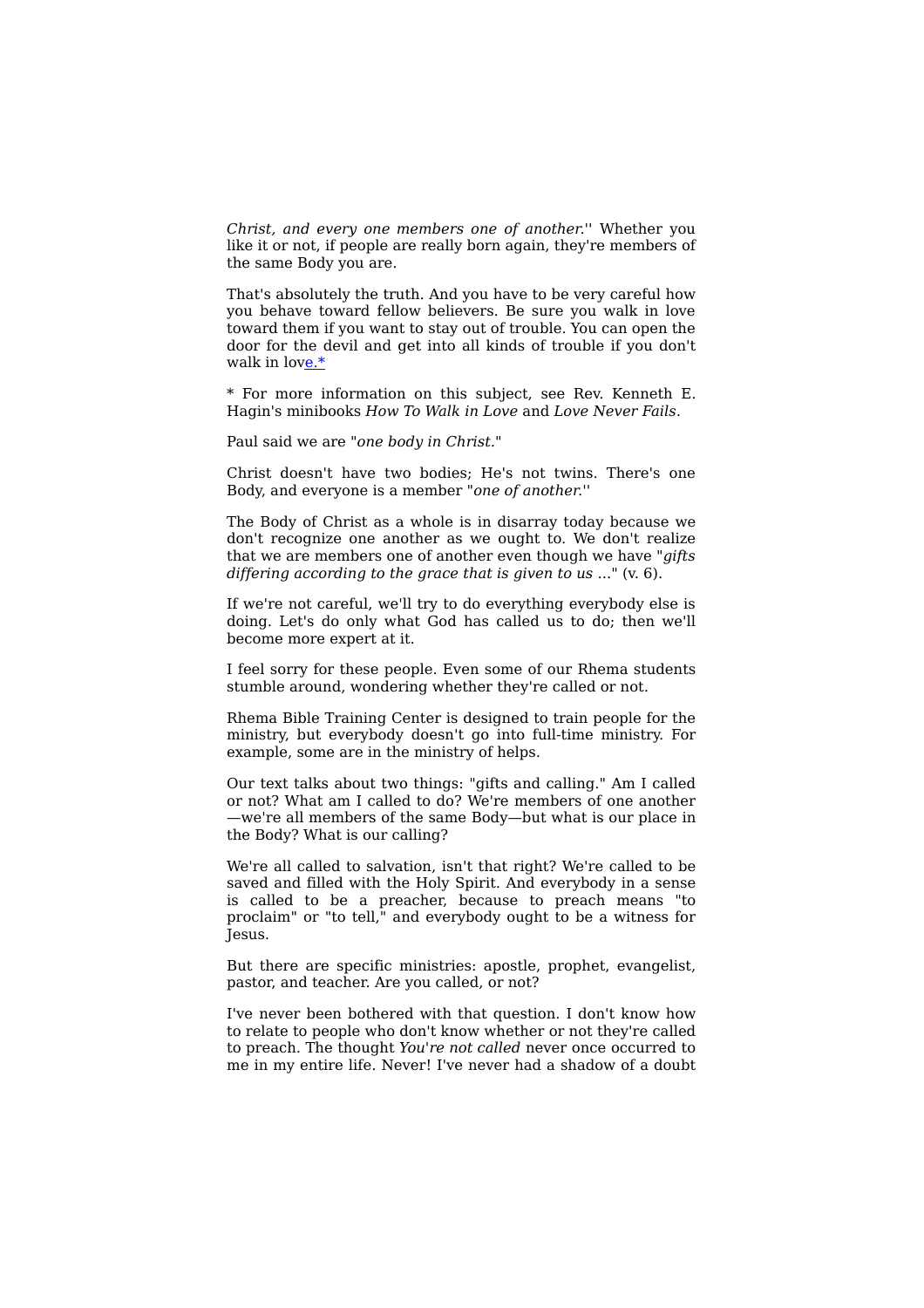## about it.

I've just known all of my life—even as a little, bitty kid—that I was going to be a preacher. I knew it in my spirit. (People need to examine their spirits. The trouble is, they examine their heads, and there's not much there!)

People would ask my older brother, "What are you going to be when you grow up?" We were born and raised in Texas, so he'd always say he was going to be a cowboy or a truck driver. They wouldn't ask me—they thought I was too young to know—but my relatives said I would always speak up, even though I couldn't talk plainly yet, "I a peacher!"

Grandpa always had a garden out behind the house. After I got to be 3 to 5 years of age, I'd go out in the garden and preach to the cabbage heads. (If we didn't eat the cabbage when it was fresh, Granny would make sauerkraut out of it, can it, and use it in many different ways.) I tell people I sometimes think I'm still preaching to cabbage heads! Those cabbage heads never changed their expression; there was never any response.

When I got tired of preaching to cabbage heads. I'd go over and preach to the bean vines for a while. Then, in the winter time, when we didn't have any garden, I'd go to the barn, climb up in the hayloft, and preach to the bales of hay.

You say, "What did you preach?"

I don't know. I just had that "preach" in me. If you've got it in you, it's going to come out.

*You don't have to train a rooster to crow!* I could stand up on a fence and

"crow," but I'd have to put it on. But it's automatic for the rooster.

I did all right as long as I was a little child. I knew all along what I wanted to be.

As I got older, I could answer people when they asked, "What are you going to be when you grow up?" I'd say, "A preacher that's what I'm going to be!"

## **Chapter 3**

# **The Age of Accountability**

After I reached the age of accountability, when people asked me what I was going to be when I grew up, I'd reply, "I'm going to be a lawyer.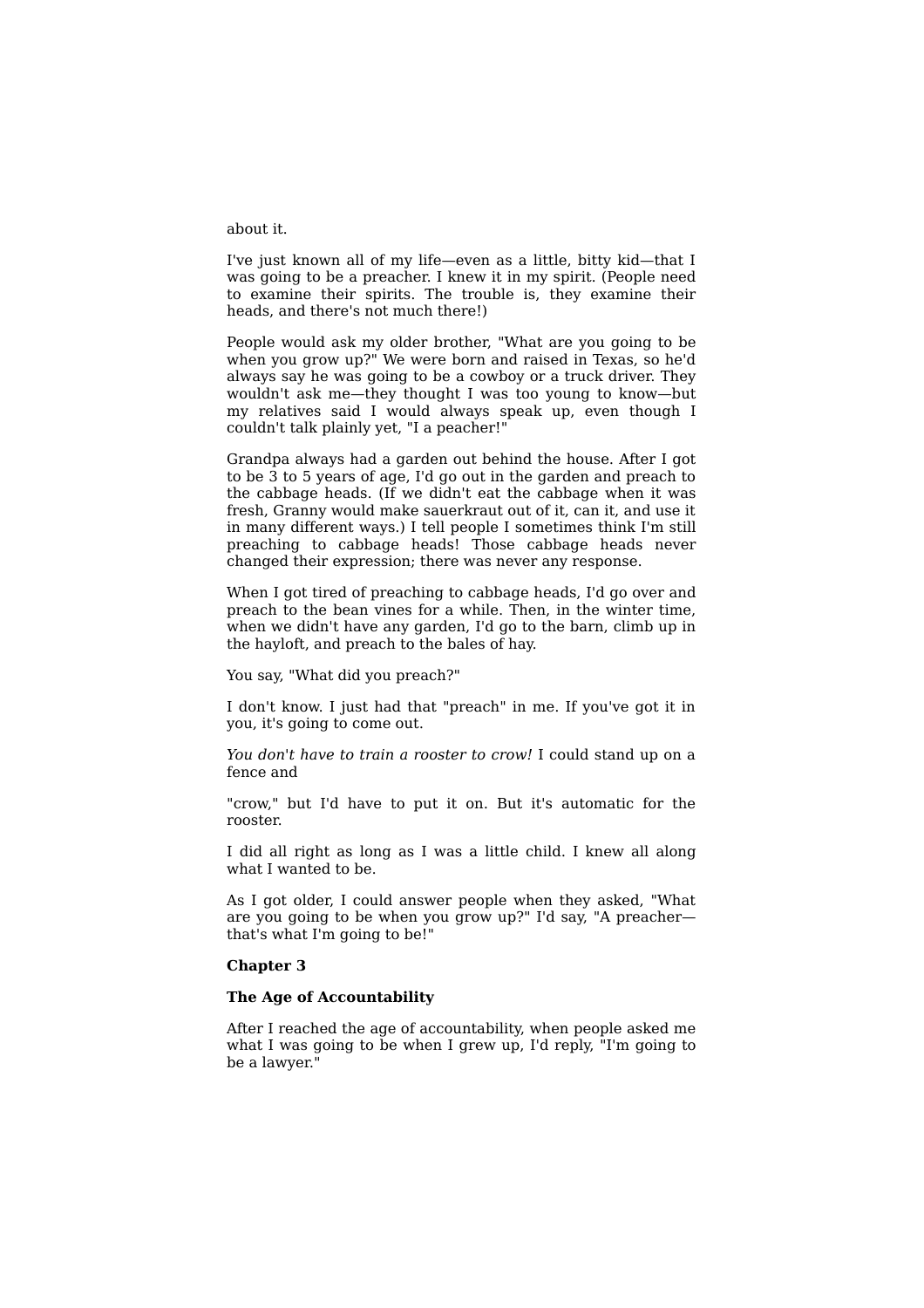I'd go listen to lawyers argue cases all day long at the courthouse. I'd sit up in the balcony. And I was sure, when I was 11 or 12, that I could have done better than some of those lawyers, because I'd heard so many cases argued. I don't know whether I could have or not, but that was my thinking.

We saw that Paul said, "I was alive without the law once." He meant his spirit was alive to God. Where does the human spirit come from, anyway? The Bible says in Hebrews 12:9 that God is "the Father of spirits."

Only people who are born again go to heaven, it is said. What about little babies who have died? They never were born again.

Where do they go?

My mother was the oldest child in her family. There was a boy several years younger than she who died when he was barely 9.

Her family lived out in the country then—this was before 1900. Grandpa Drake had a country store and later a farm. There were no churches out there. Finally Grandpa and some of the neighbors got together and started a Sunday School on Sunday afternoons in the school building. They got a preacher to agree to come out and preach once a month and finally twice a month.

Little Ernest never was baptized in water and never made any kind of a profession of faith. The year Ernest died, Grandpa had planted cotton right up to one side of the house. Grandpa's store, an old-fashioned country store, was on the other side of the house. One Saturday Grandpa closed up at noon time as always. Granny had the noon meal on the table and they were all sitting there eating. Momma was 11 years old and Ernest was barely 9.

Granny looked out the window at the cotton and said, "Well, Ernest, you're going to get your heart's desire. We're going to start picking cotton Monday morning."

He replied, "No, not me, Momma."

He was always such a good boy—so obedient—and for him to say "No, not me," surprised them.

"Why, Honey," she said, "what makes you say that?"

He said, "I'm going to be up there with Jesus," and he pointed heavenward.

They wondered what he meant. But when Monday came, he was up in heaven with Jesus.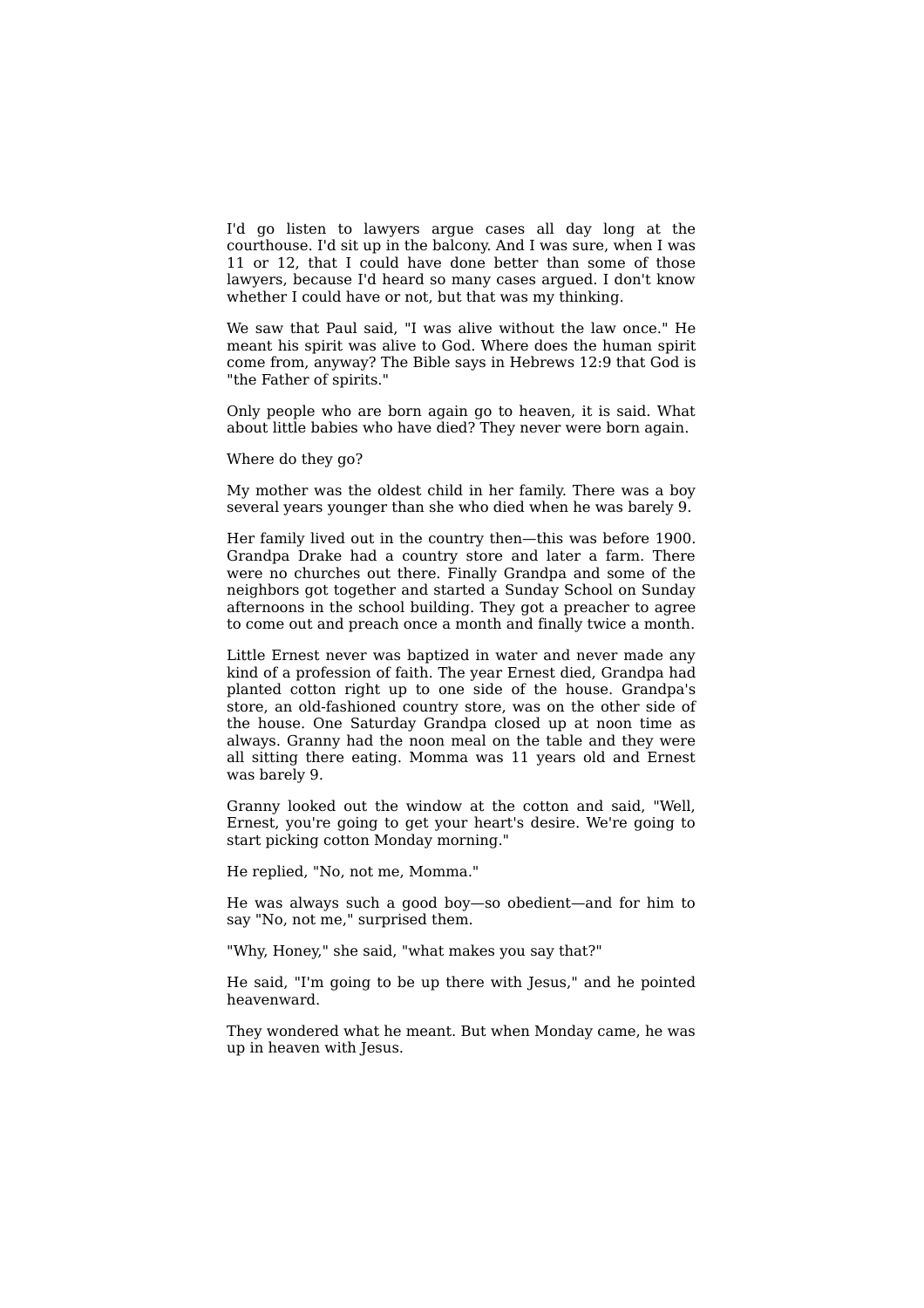It always bothered Granny that Ernest had never made any kind of profession of faith. She worried about his salvation, because the church she went to taught that you aren't saved unless you are baptized in water a certain way, and he'd never been baptized in water.

But his spirit was still alive to God, because he knew when he was going home.

Where do you think he went? He told them beforehand where he was going; his spirit was alive to God.

Sooner or later, a child reaches the age of accountability. Usually it's anywhere from age 9 to 12. It may be younger with some. It's according to their intellect, environment, and influence—their upbringing.

Paul says something very interesting about this in Romans 7:9, *"For I was alive without the law once.* . . . " He couldn't be talking about being *physically* alive, because he was physically alive afterwards.

What is he talking about, then? He is talking about being *spiritually* alive "without the law once."

The verse continues, "... *but when the commandment came, sin revived, and I died.* " When the commandment came, he didn't die physically, because he was still alive as he was writing to them.

What's he talking about, then? Paul is saying that without the law, he was alive to God. But when the commandment came—

*when he reached the age of accountability and knew the difference between right and wrong*—sin revived. What does he mean, sin revived? That sin nature (original sin, some call it) was there all the time in his flesh. It revived and he died spiritually; that is, he lost his spiritual life.

I know exactly when this happened to me. I was 9 years of age. The commandment came, sin revived, and I "died." Did I cease to exist? Certainly not!

This is where people get so confused with terminology; particularly with the phrase "spiritual death." When they hear this phrase, they interpret it to mean *physical* death, but that's not what it means.

Paul doesn't mean he ceased to exist.

What did he mean? He meant his spirit was not alive to God anymore. And my spirit wasn't alive to God from age 9 until I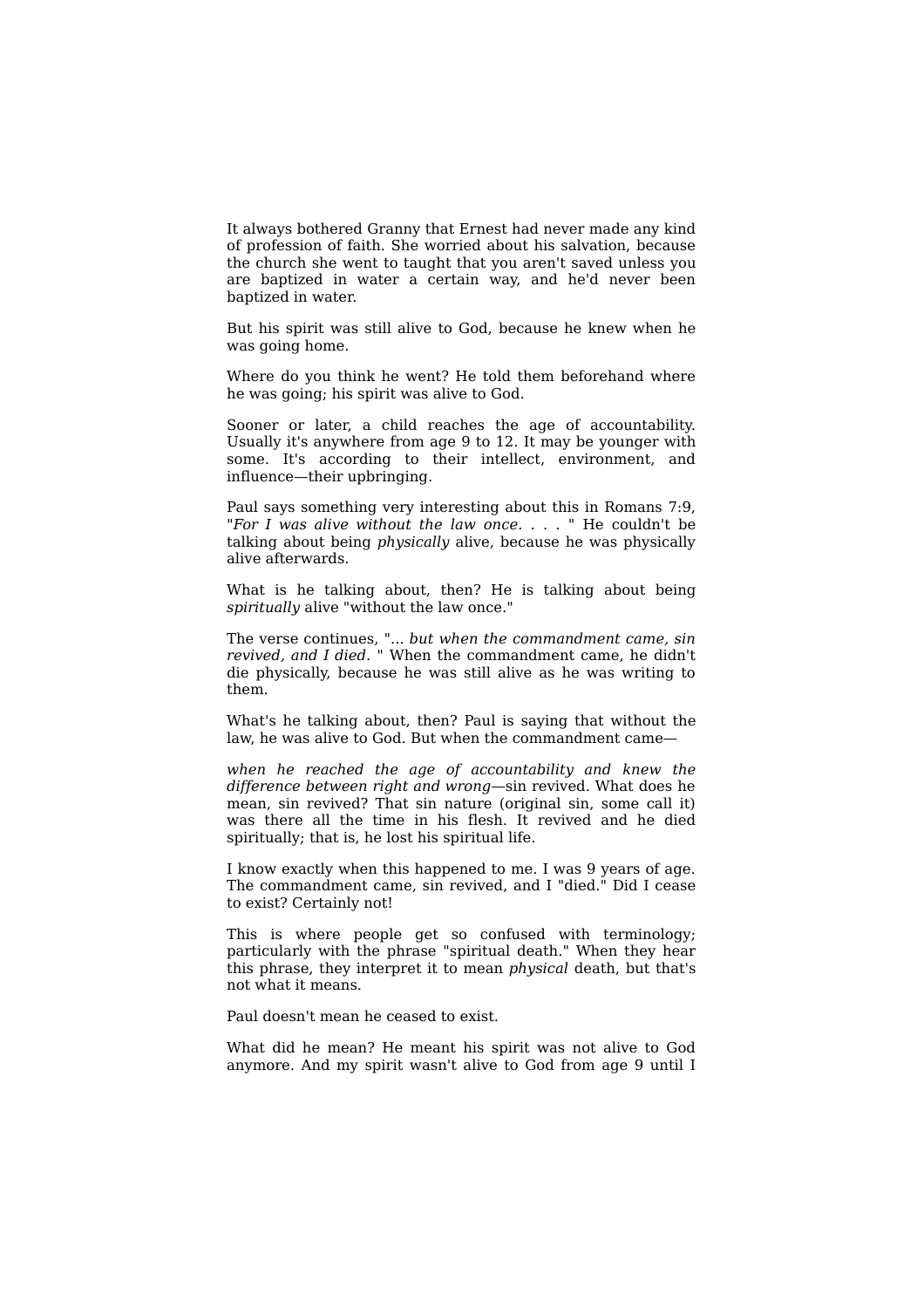got saved at age 15.

The minute I was born again, my spirit was alive to God again, and that call was right there. I didn't know what the call was, other than a call to preach. In fact, the first thing I said to God after I was born again was, "You get me up from here, and I'll go preach."

I was bedfast 16 months before I was healed, but, thank God, I was healed. I left that bed preaching, and I've been preaching ever since. I celebrated 50 years in the ministry in August 1984.

# **Chapter 4**

## **A Voice From Heaven**

The gifts and calling of God are without repentance.

I preached wherever the door opened. I was just a 17-year-old boy. I went to high school, taught a Sunday School class, and spoke to young people's groups. There weren't any Full Gospel churches in our town yet, but I had been healed, so I would tell people about healing, and I'd lay hands on them and get them healed.

I'd go visit some church, and if they wanted somebody to mow the yard, I was the first one to volunteer. If they wanted someone to sweep the floor, I was the first one to volunteer. (When you volunteer to work for God, He's liable to promote you!) I would also lead home prayer meetings.

We'd have a Bible study and do some praying, but not a lot, because we all prayed silently.

Then I started pastoring a country church when I was 18 (I turned 19 the next Sunday). I pastored various churches over the next 12 years, and then God led me into the field ministry.

Eventually I became discouraged and left the field, feeling it was too difficult being away from my family. I was about to take another pastorate when the Lord dealt with me.

I heard a voice speak to me from heaven. To me it was audible. And it was just as real as any man's voice I've ever heard. It was a man's voice. I know it must have been Jesus.

He said, "I want you to go teach my people faith. I have taught you faith through my Word. I have permitted you to go through certain experiences, and you learned faith. You learned faith through my Word and by experiences. Now go teach my people what I've taught you. Go teach my people faith!"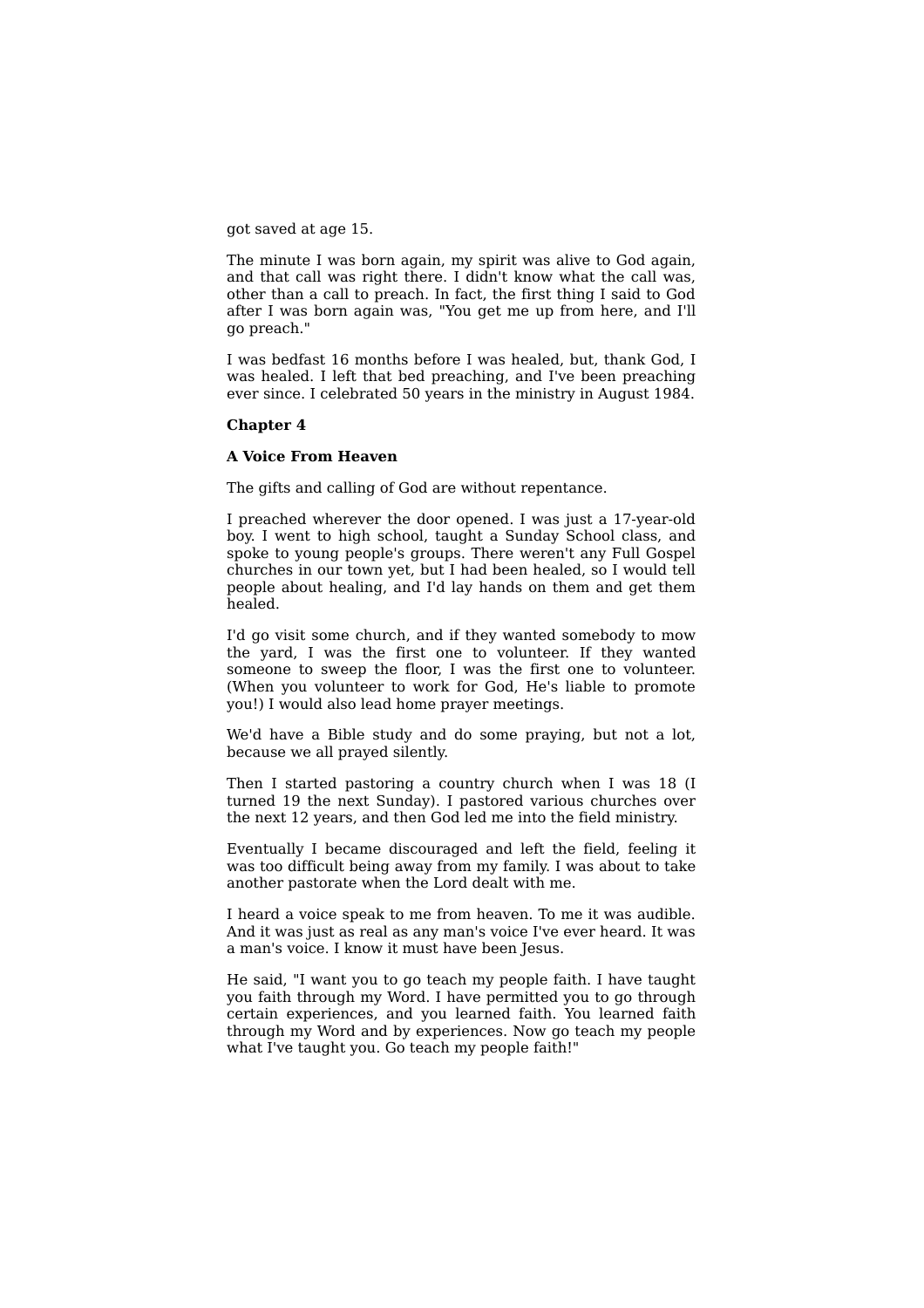I teach on many other things, yet faith is one subject I've stayed with faithfully. I'm not disobedient to what God said. I've done what God said to do. I've taught faith, and I was out there when no one else was.

I've been called everything in the world except something good, but I've just smiled.

Bless their hearts—some people don't understand.

When I stand before the Lord, I want to be able to say, "I was not disobedient to what You said."

Whatever God has called you to do—whatever He's gifted and endued you by the Holy Spirit to accomplish—He hasn't changed His mind about it. One day you will have to give an account of what you did with that calling. Obedience to God's call will bring blessing and satisfaction to your life.

If you're a Christian and have been sensing that something isn't quite right in your life, perhaps you need to look down 37

inside your spirit and ask yourself, "Am I doing what God has called me to do?"

If God has called you to do a specific work for Him and you've not been doing it, that calling isn't going to go away. The best thing you can do is to step out and obey God.

I've never regretted one day of following the Lord. The joy and blessings I've known have more than made up for any hardships I've encountered along the way. God said in His Word, *"If ye be willing and obedient, ye shall eat the good of the land"* (Isa. 1:19). I'm glad I obeyed God!

If you'll simply step out and do what He's called you to do whether it's to proclaim His Word, or to assist others through the ministry of helps—you'll find yourself walking into the blessings of God and a greater fulfillment in your life than you ever dreamed possible.

#### **A Sinner's Prayer to Receive Jesus As Savior**

Dear Heavenly Father ...

I come to you in the name of Jesus.

Your Word says, *"... him that cometh to me I will in no wise cast out"* (John 6:37), So I know you won't cast me out, but you take me in, And I thank you for it.

You said in your Word, *"Whosoever shall call upon the name of*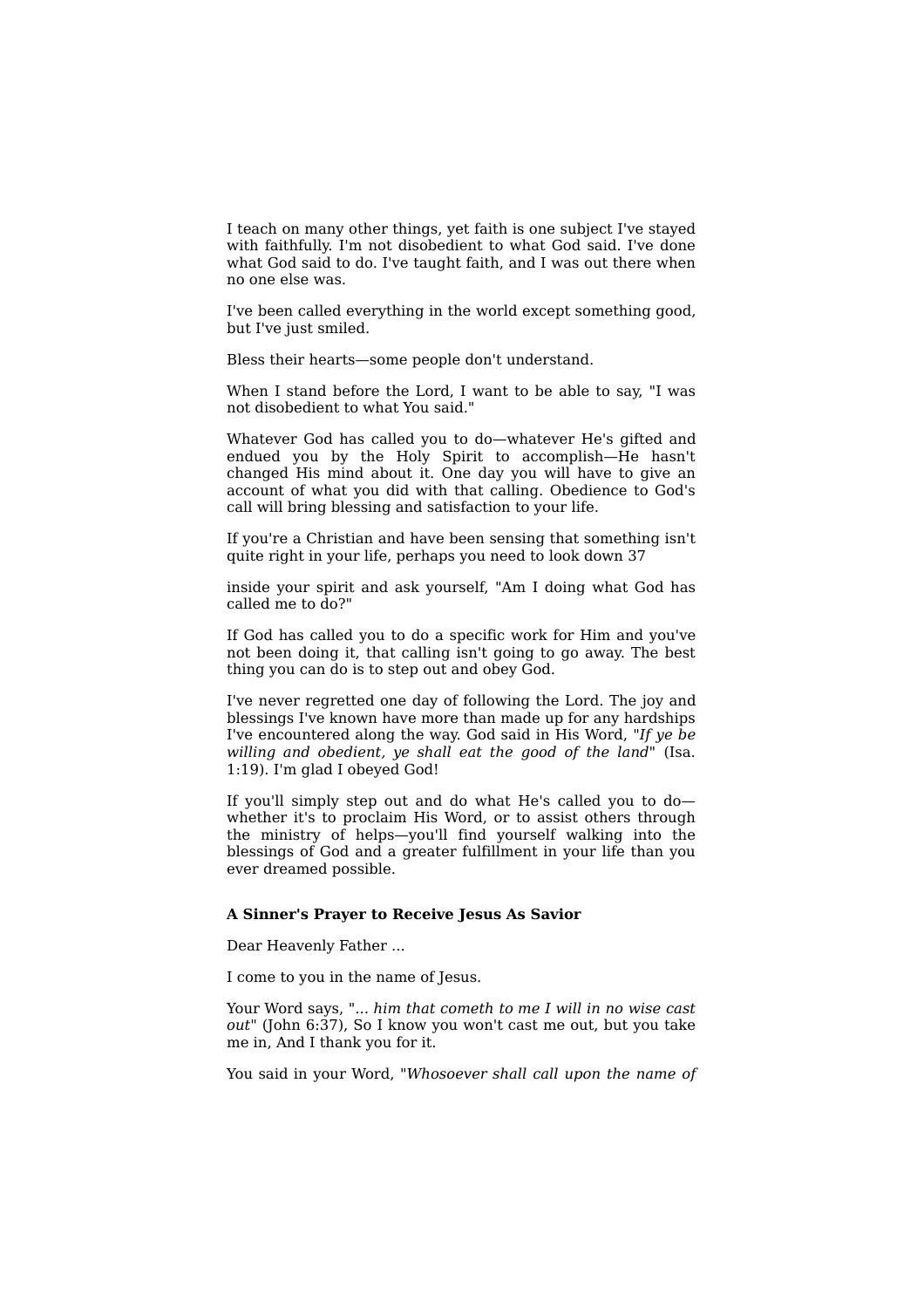*the Lord shall be saved"* (Rom. 10:13).

I am calling on your name, So I know you have saved me now.

You also said, *"if thou shalt confess with thy mouth the Lord Jesus, and shalt believe in thine heart that God hath raised him from the dead, thou shalt be saved. For with the heart man believeth unto righteousness; and with the mouth confession is made unto salvation"* (Romans 10:9-10).

I believe in my heart Jesus Christ is the Son of God. I believe that He was raised from the dead for my justification.

And I confess Him now as my Lord, Because your Word says, *"... with the heart man believeth unto righteousness ..."* and I do believe with my heart, I have now become the righteousness of God in Christ (2 Cor. 5:21) ... And I am saved! Thank you, Lord!

Signed \_\_\_\_\_\_\_\_\_\_\_\_\_\_\_\_\_\_\_\_\_\_\_\_\_\_\_\_\_\_\_\_\_

Date \_\_\_\_\_\_\_\_\_\_\_\_\_\_\_\_\_\_\_\_\_\_\_\_\_\_\_\_\_\_\_\_\_\_\_